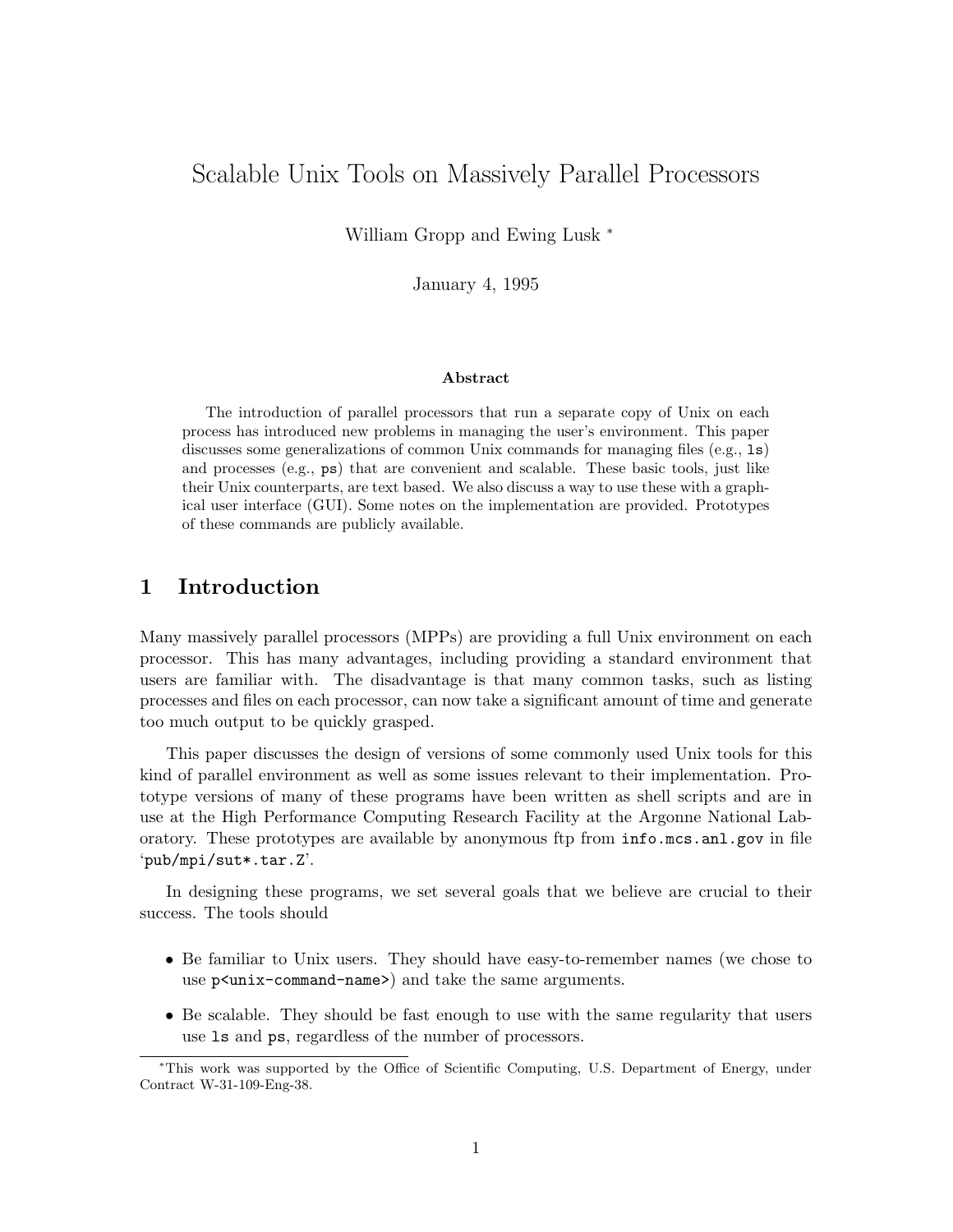|            |             |                         |                                     | Quit                    |             |                         |             |
|------------|-------------|-------------------------|-------------------------------------|-------------------------|-------------|-------------------------|-------------|
| 1:rackow   | 17          | 33                      | 49:michalak                         | 65                      | 81:tilson   | 97:tilson               | 113:burdick |
| 2:michalak | 18          | 34                      | 50:michalak                         | 66:gokhale              | 82:cbennett | 98:tilson               | 114:burdick |
| 3          | 19          | 35                      | $51:$ roo                           | 67:gokhale              | 83:cbennett | 99: hammond             | 115:burdick |
| 4          | 20:0.0      | 36                      | 52                                  | 68:gokhale              | 84:tilson   | 100:tilson              | 116         |
| 5          |             | 21:michalak 37:michalak | 53                                  | 69                      | 85:tilson   | $101: -n$               | 117:28      |
| 6          | 22          | 38                      | 54                                  | 70:gokhale              | 86:tilson   | 102:hammond             | 118         |
| 7          | 23:michalak | 39                      | 55                                  | 71                      | 87:tilson   | 103:hammond             | 119         |
| 8          | 24:michalak | 40                      | 56:michalak                         | 72                      | 88:tilson   | 104: hammond            | 120         |
| 9          | 25          | 41:michalak             | 57                                  | 73:michalak             | 89:tilson   | 105: hammond            | 121         |
| 10         | 26          |                         | 42:michalak 58:michalak 74:michalak |                         | 90:tilson   | 106                     | 122         |
| 11;roo332  | 27          | 43                      | 59                                  | 75:tilson               | 91:tilson   | 107                     | 123         |
| 12         | 28:michalak | 44                      | 60                                  | 76:tilson               | 92:tilson   | 108                     | 124         |
| 13         | 29          | 45                      | 61                                  | 77:tilson               | 93:tilson   | 109                     | 125         |
| 14         | 30          | 46:michalak             | 62                                  | 78:tilson               | 94:tilson   | 110                     | 126         |
| 15         | 31          | 47                      |                                     | 63:michalak 79:michalak | 95:tilson   | 111                     | 127         |
| 16         | 32          | 48                      | 64:bash                             | 80:cbennett             | 96:tilson   | 112:burdick 128:wiringa |             |

Figure 1: pps -all aux | egrep -v "root|USER|\$LOGNAME" | pdisp.

• Not generate too much output. It should be possible to restrict the amount of output to a single screenful.

For example, to list the processes belonging to joe, we propose

pps -all aux | grep joe

which is almost identical to the uniprocessor version ps aux | grep joe.

The last requirement on the amount of output is difficult to make consistent with the first requirement. That is, if the natural extension of the Unix command to many processors would produce several hundred lines of output, we have no choice but to generate that data. However, we do provide two ways to help achieve this third goal. One way is to generate the output in a form that makes it easy for the user to provide his own filters. Another is to provide some additional programs that provide options that can help the user reduce the amount of output. An example of this is in looking for a file. On uniprocessor Unix systems, the command ls is often used to check whether a file is present: the user types ls filename (or even just ls) and looks at the output to see if the file is indeed present. This is (usually) fine on a uniprocessor system, but on a parallel processor with individual file systems, this could generate hundreds of lines of output. Worse, if the file is present on most but not all processors, it is easy to miss that fact in the massive outpouring of data that executing ls on each processor could produce.

The solution to this problem lies in looking at other ways that Unix provides to answer the same question. For example, on a uniprocessor system the user could have executed

```
test -s filename
if ($status == 0) echo "no such file"
```
We provide a capability like this with ppred, where we have simplified the interface by combining the test with the action.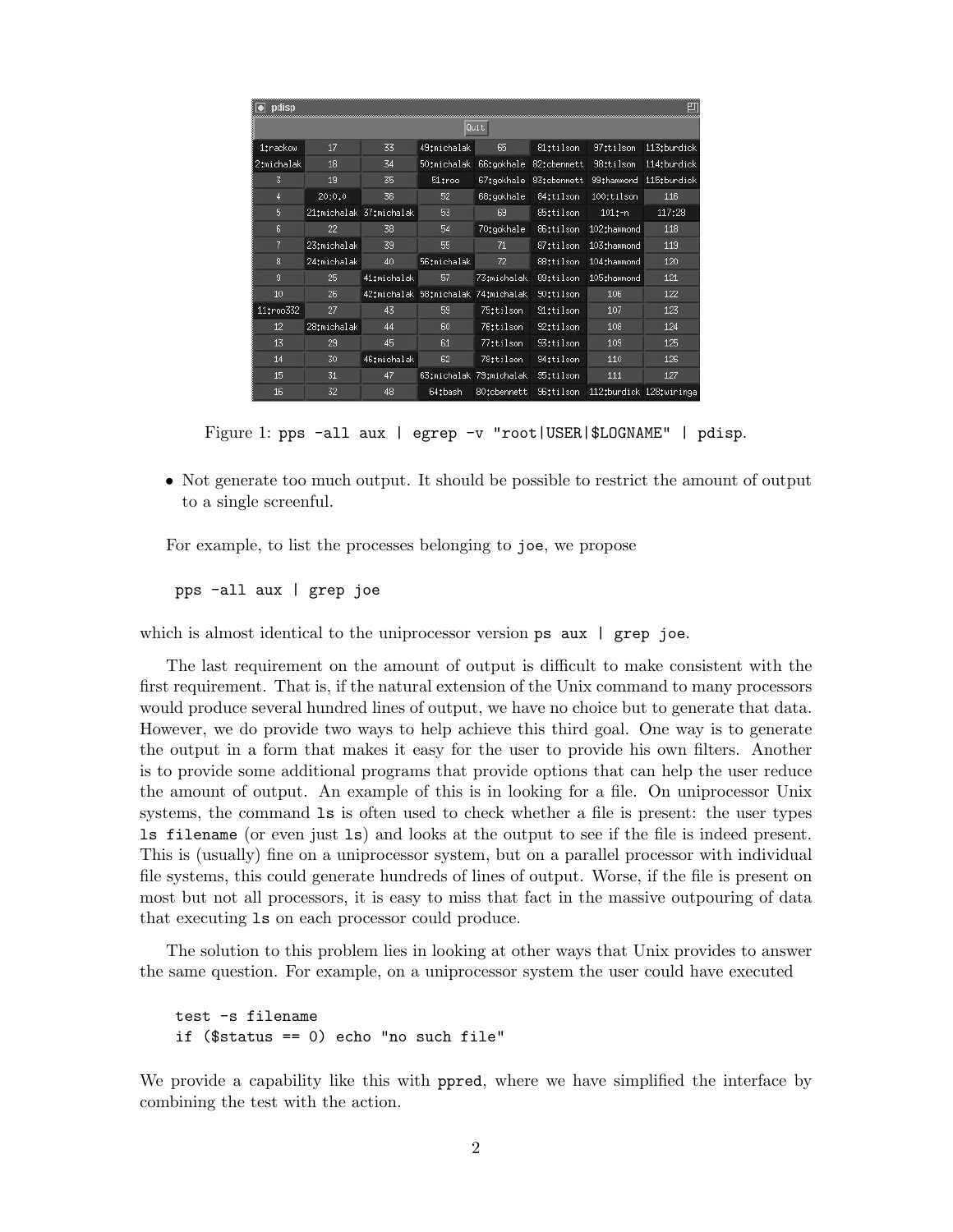Managing processes has the same problem; executing ps on even a few processors can produce too much data to grasp easily. We introduce a command pfps that provides services similar to find applied to the space of processes instead of files.

An alternative way to manage large volumes of data is to use graphical rather than text-based display. We describe a program pdisp that can translate the output from our other tools into a graphical display.

To simplify the processing of any output from any of these tools by other Unix tools (including the graphical display tools we discuss in Section 2.13), all output lines are prepended with the rank (number in the set of all processors) of the processor.

It is particularly important that output be "line-atomic;" that is, output sent to stdout from one processor should not appear in a line generated by another processor.

The general principle is important: disconnecting the functionality from the GUI. The use of ASCII text as an interface between tools is one of the most fundamental design features of Unix. It should not be abandoned because of the advent of GUIs; it remains relevant as the key to leveraging the power of software tools.

## 2 The Tools

The tools that we have implemented fall into three broad classes: programs for manipulating the file system, programs for manipulating the process space, and programs for running arbitrary commands on all processors.

| Command   | Action                                               |
|-----------|------------------------------------------------------|
| pcp       | Parallel copy (for systems with local disks on each) |
|           | node).                                               |
| pcat      | Parallel concatenation of files                      |
| pls       | Parallel directory list (1s).                        |
| prm       | Parallel remove                                      |
| pmv       | Parallel move                                        |
| pscatter  | Parallel file scatter                                |
| pgather   | Parallel file gather                                 |
| pfind     | Parallel find                                        |
| pps       | Parallel ps                                          |
| pfps      | Parallel process find                                |
| pkill     | Parallel process kill                                |
| pexec     | Run a command on all selected processors             |
| ptest     | Run test on all selected processors, anding the      |
|           | results and returning a single status value.         |
| ppred     | Run a command when a condition is satisfied          |
| pdistrib  | Run a command on a collection of files               |
| phostname | Convert ranks to names                               |
| pdisp     | Display the output of a command graphically          |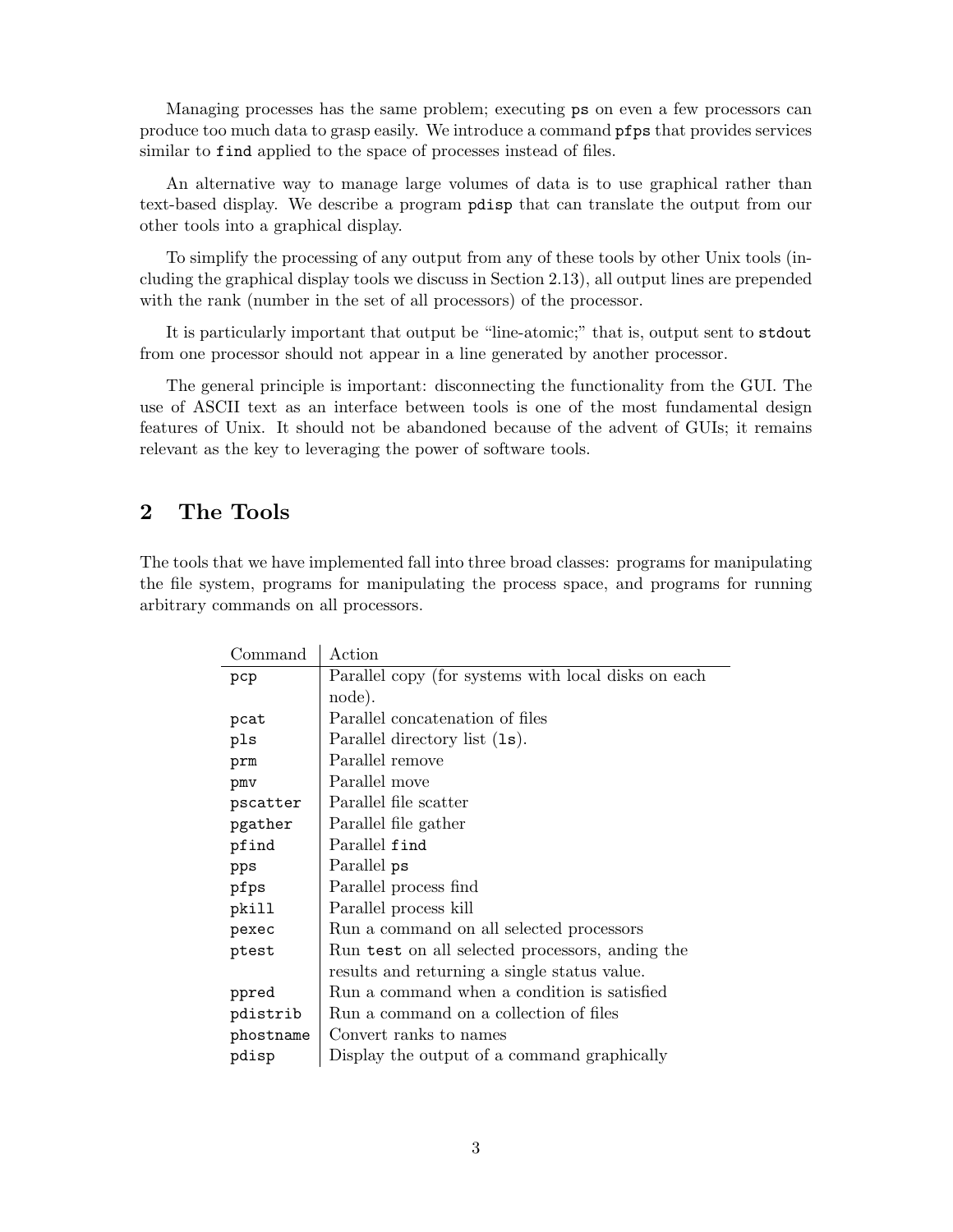The programs that generate output (such as pls) use the same format as their Unix counterparts except that the name of the processor that generated the output is prepended to each output line. This allows the output to be sorted by processor. An alternate approach is to separate the output by processor name; we did not do this because it makes it harder to use the output as input to other programs.

All of the commands take as their first argument a specification of the processors to run on.

### 2.1 Specifying Nodes

Nodes may be specified in several ways. The simplist specification is a list of node names:

```
node3,workstation2,big-server
```
This method is adequate for small numbers of nodes. For larger numbers of nodes, we introduce the *domain*, which is a collection of nodes. For example, a domain may include every node in an MPP. A domain may be specified either by a name defined when the tools are installed on a system (such as "paragon" or "sp1") or by a name of a file (preceded by @) that contains a list of nodes. For example, if the file 'mynodes' contains

node3 workstation2 big-server

then the specification @mynodes specifies the same nodes as the first example above.

Within a domain, it is often desirable to select a subset of nodes. This is done by numbering the nodes consecutively within a domain, starting from one. (We originally started from zero like good Computer Scientists, but our users wanted one-origin indexing.) The numbers are specified as any combination of indvidual node numbers and ranges of consequtive nodes, separated by commas. For example, 1,4-8,17 specifies nodes 1, 4, 5, 6, 7, 8, and 17 in the given domain. A set of nodes within a domain is specified by giving the domain, followed by a colon, followed by the list of nodes. For examples, if we use the domain defined above, the nodes node3 and big-server could be specified with

#### @mynodes:1,3

There should always be a default domain. For example, the domain that the processor from which a command was run belongs to is often a good choice of default domain. For MPPs with front-end processors, the default domain on the front-end processors should be the MPP.

Should there be an environment variable that gives the default domain as well?

Multiple domains may be specified; for example,

```
1,3-5,17,@mynodes:2-3
```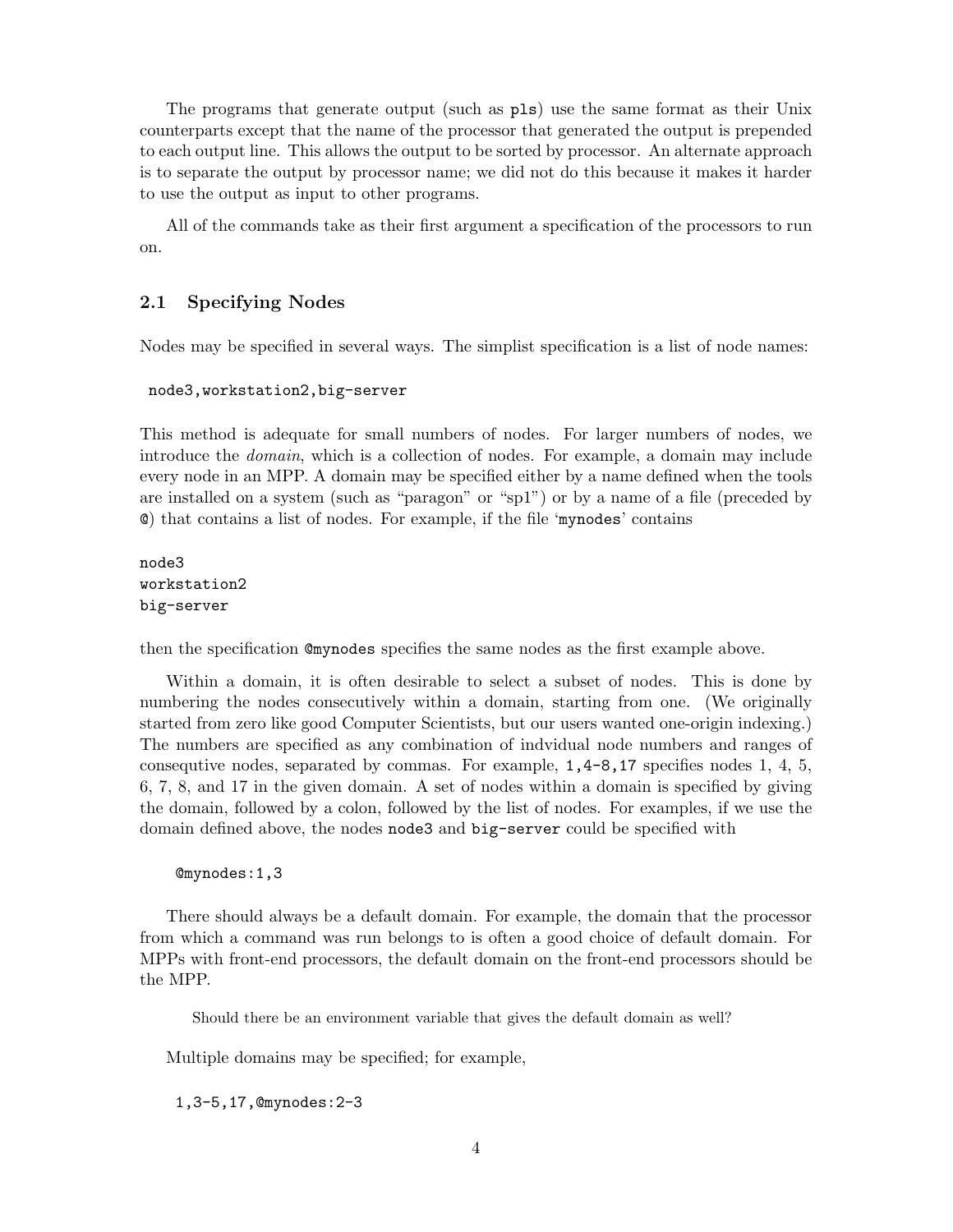specifies nodes 1, 3–5, and 17 in the default domain and nodes 2–3 in the domain mynodes.

We chose numbers for input because they are concise. For output, the node name is probably better, though for some uses, just the number in the domain would be easier (for example, in placing output in a GUI display).

We provide the routine phostname as a parallel version of hostname; this provides a simple way to convert a nodelist to the names of the nodes. Note that phostname can be implemented by using pexec with program hostname

To summarize, the nodelist may be specified by the following YACC-like grammar, where  $\lceil a \rceil$  denotes an optional a and single quotes surround terminal symbols, and  $\langle \ldots \rangle$ surround descriptions of simple tokens like integers and filenames.

```
nodelist -> '-all'
nodelist -> domain ':' nodelist
nodelist -> range [ , nodelist ]
nodelist -> nodenum [ , nodelist ]
nodelist -> nodename [ , nodelist ]
domain -> <predefinedname>
domain -> '@' <valid filename>
range -> nodenum '-' nodenum
nodenum -> <integer>
nodenum -> 'last'
nodename -> <any valid nodename>
```
Nodes are numbered from one. The special value -all denotes all nodes. The special nodenum last denotes the number of nodes in the current domain. These numbers may refer to nodes in an MPP or to members of a workstation network.

### 2.2 Parallel ps

The parallel ps has the same format as ps with the exeception of the specification of the processors to run on. The output is similar except that each output has the processor number prepended. The output is not sorted by processor number.

For example, to find all "defunct" processes on a 64 node system, use

pps 1-64 aux | grep '<defunct>' | sort

Note that this does not run grep and sort in parallel. An alternative approach is described below that uses pfps.

### 2.3 Parallel ls

The command pls runs ls on the specified systems.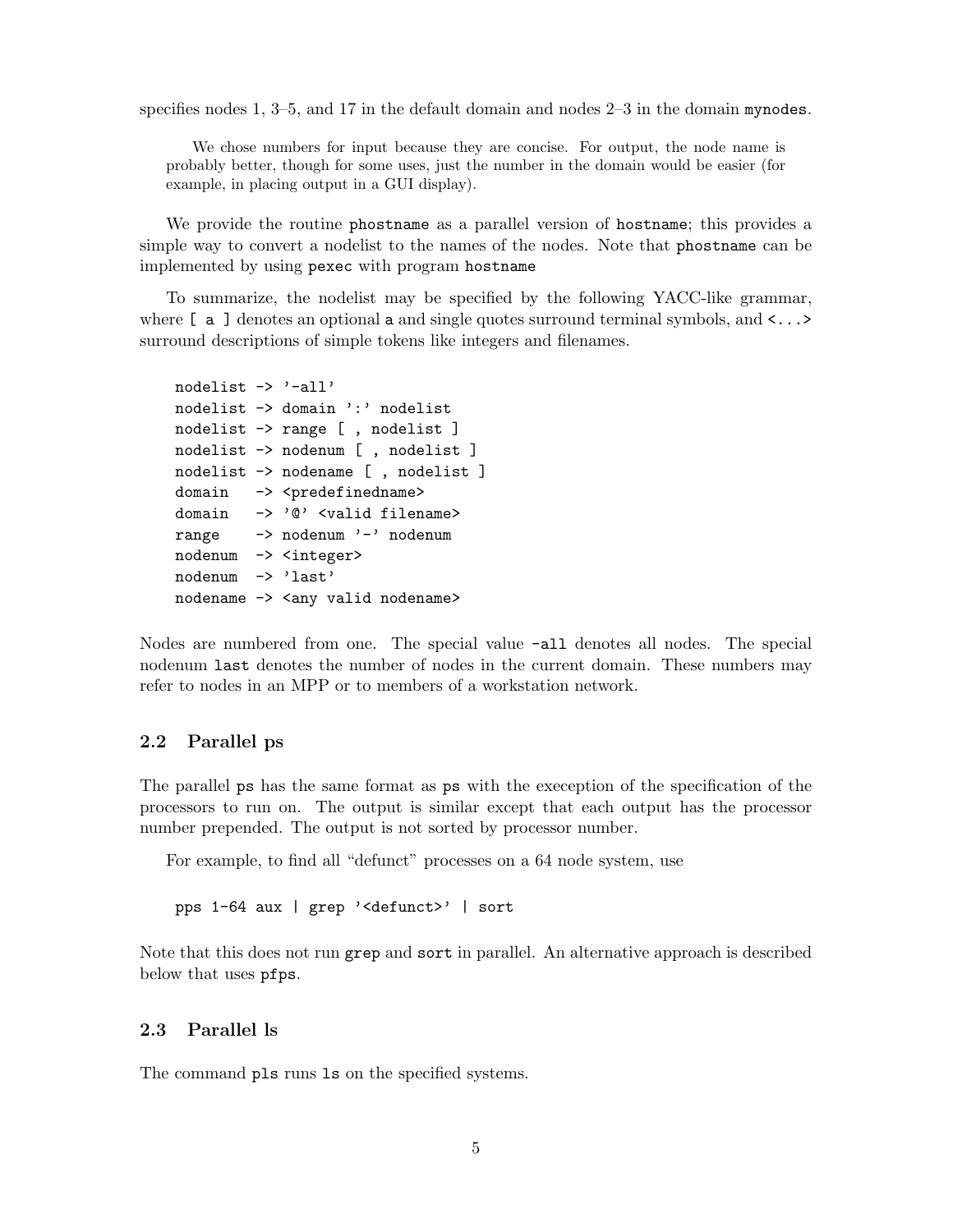Exceptions: The option -t to ls sorts the files by time; the output from pls will preserve this only on a processor-by-processor basis. The behavior is the same for all other options to ls that sort the output.

#### 2.4 Parallel cat, cp, mv, and rm

The command pcp copies a file from a single location to the local disks on a specified list of processors. For example, to copy 'mycode' to '/tmp/myname/mycode' on processors 1 and 32 through 63, use

pcp 1,32-63 mycode /tmp/myname/mycode

We considered using the name pdist rather than the name pcp because pcp does a one-to-many copy. We decided that pcp was a better choice because a common use is the parallel version of

cp mycode /tmp/myname/mycode

that is, the distribution of an executable or data file to the local disks.

The command pcat concatenates files from the specified nodes onto standard output (stdout). We note that aspects of this command are inherently nonscalable; however, it is so useful that it needs to be provided. The command

```
pcat 1-10 /tmp/testfile > myfile
```
concatenates the file '/tmp/testfile' on nodes one through ten to the file 'myfile'. The results are concatenated in the listed node-number order.

Should there be an option to pcat to prepend the node names?

The command prm executes rm on the specified nodes.

The command pmv executes mv on the specified nodes. Files may be moved only within a single processor. That is, a file may be moved from one place to another on the local disk of a processor, for each processor selected.

Note that in all of these cases, the interactive option  $(-i)$  is not supported.

### 2.5 Parallel find

The command pfind executes the Unix command find on the specified list of processors. For example, to find all of the files on the local disks that are older than two days, use

pfind 1-128 /tmp -atime ... -print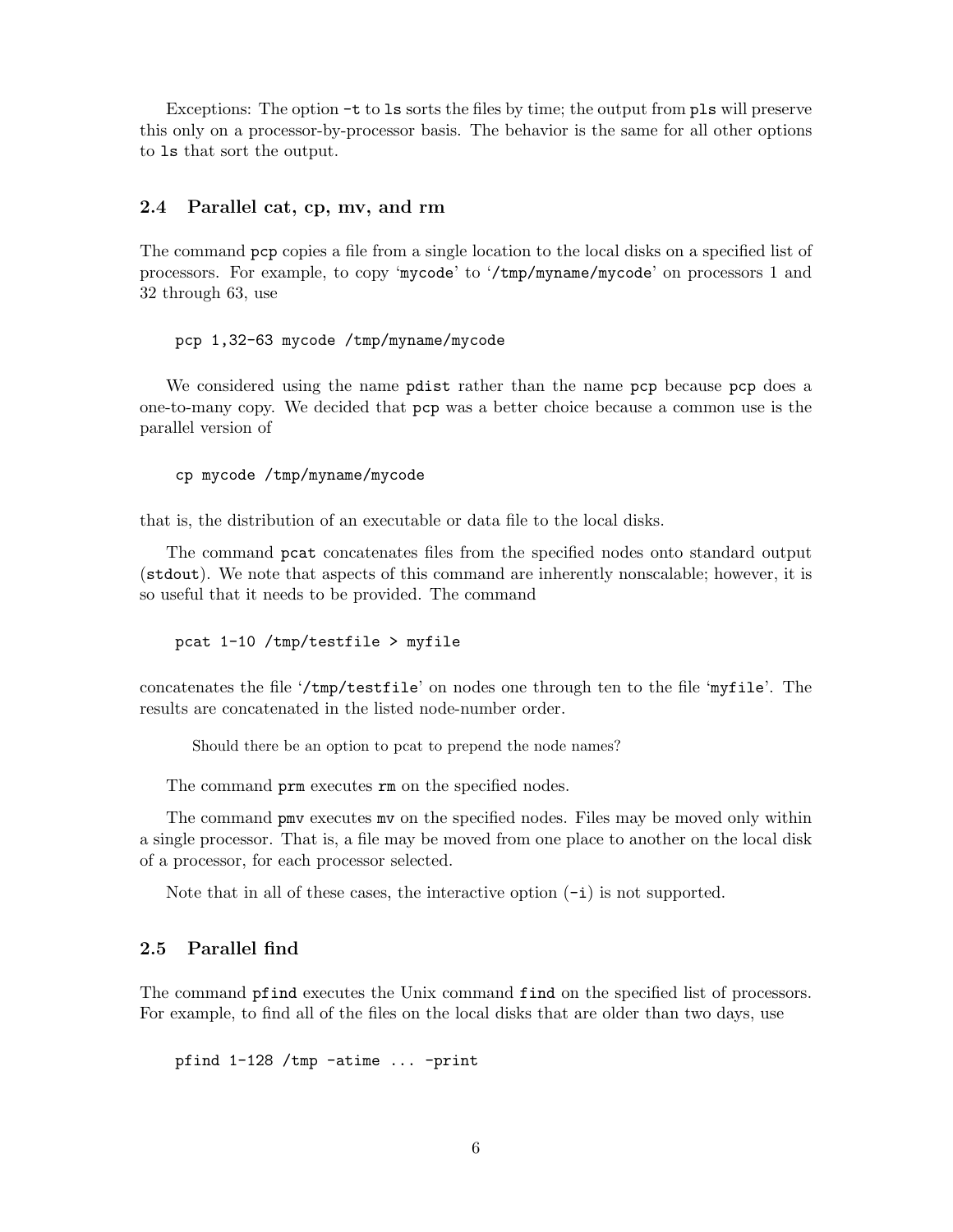### 2.6 Parallel process find

Many of the uses of ps are similar to the uses of ls, such as determining the age of a process (resp. file) or owner of a process (resp. file). Because a file system often contains large numbers of individual files, the Unix command find provides a way to find files that satisfy some common properties. Because the number of processes is relatively small, there has been no counterpart to find for processes. However, with 30 to 60 processes on each processor, a ps of even a small parallel system can generate hundreds to thousands of lines of output. In this section, we propose a process find (and its parallel version) that provides the same style of functionality that find provides for the file system.

The options for pfps are given in this table:

| Option               | Description                                                    |  |  |  |  |
|----------------------|----------------------------------------------------------------|--|--|--|--|
| -n name              | Matches with the name of the process. The name                 |  |  |  |  |
|                      | may contain wildcards.                                         |  |  |  |  |
| $-tn$                | Match the tail name of the executable                          |  |  |  |  |
| -o owner             | Matches with the owner (by name) of the process. By            |  |  |  |  |
|                      | default, only the user name of the caller is matched.          |  |  |  |  |
|                      | Use $\sim$ '*' to match any user name.                         |  |  |  |  |
| -pty name            | Matches with the controlling terminal of the process           |  |  |  |  |
| $-$ rtime $hh:mm$    | Matches with jobs that have run hh:mm time or                  |  |  |  |  |
|                      | longer.                                                        |  |  |  |  |
| $-$ stime $dd:hh:mm$ | Matches with jobs that started at least dd days, hh            |  |  |  |  |
|                      | hours, and mm minutes ago.                                     |  |  |  |  |
| $-r$ state           | Matches with jobs in the specified run state                   |  |  |  |  |
| $-or$                | Combines matching criteria by or ing them.                     |  |  |  |  |
| -print               | Causes matching jobs to be printed in the selected ps          |  |  |  |  |
|                      | format.                                                        |  |  |  |  |
| $-i\,d$              | Causes matching jobs to be printed as nodename: pid.           |  |  |  |  |
| -sort                | Causes the output to be sorted by nodename                     |  |  |  |  |
| -exec pgm args       | Executes pgm for each matching process. Similar                |  |  |  |  |
|                      | to find, the string $\{\{\}\}\$ stands for the pid of the      |  |  |  |  |
|                      | matched process, and $\lambda$ ; indicates the end of the list |  |  |  |  |
|                      | of arguments to give to the program.                           |  |  |  |  |
| -kill signal         | Causes all matched processes to be killed with the             |  |  |  |  |
|                      | specified signal. The signal value may be either the           |  |  |  |  |
|                      | number or the name (for example, -kill 9 and -kill             |  |  |  |  |
|                      | SIGQUIT are the same).                                         |  |  |  |  |
| -nice n              | Sets the nice value of matched jobs.                           |  |  |  |  |

Just as with find, multiple matching criteria are and'ed together. For example, to find out which processes named bigjob have been running for at least one day, use

pfps -all -tn bigjob -stime 1:0:0 -print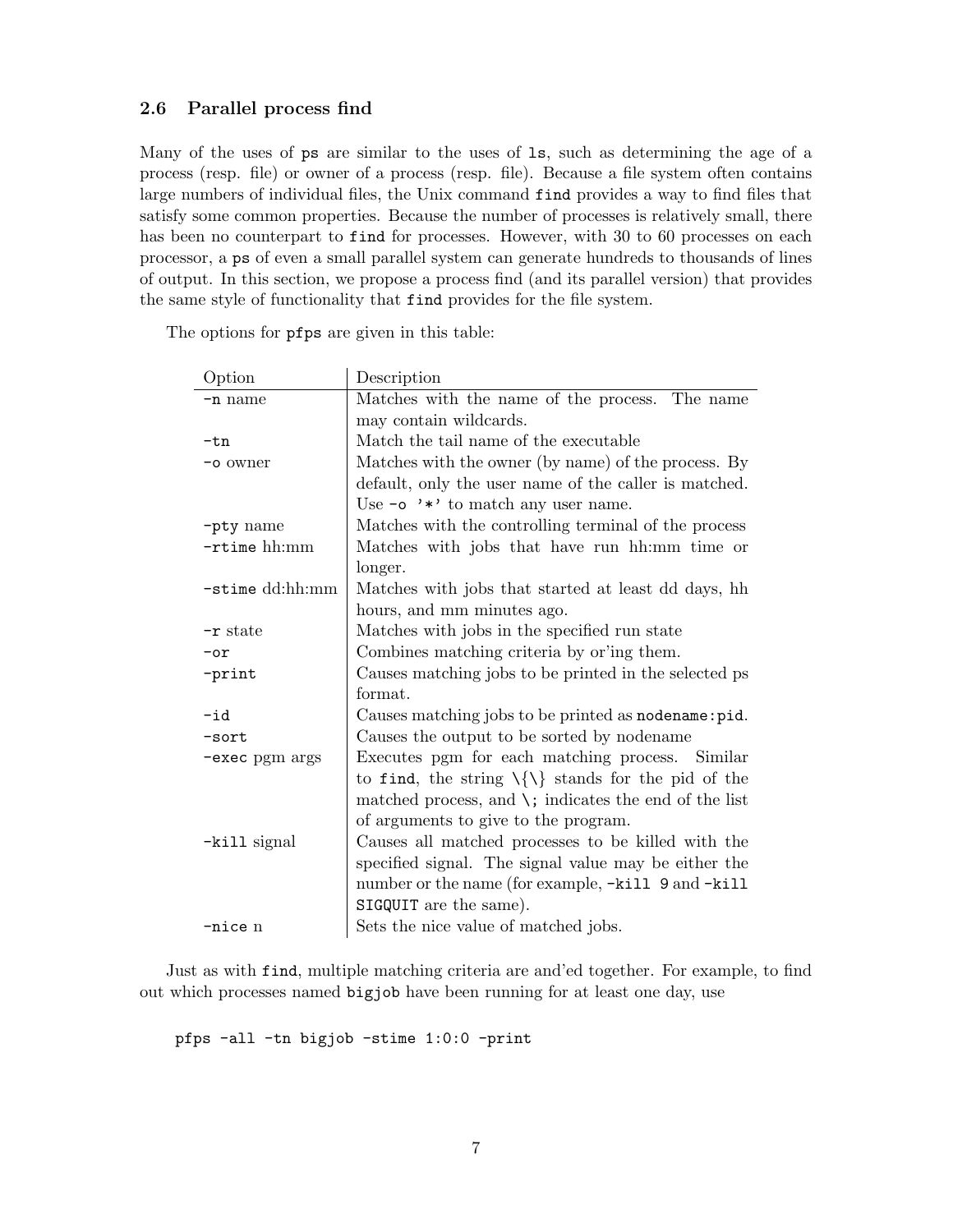### 2.7 Parallel predicate

The parallel predicate command uses a user-specified predicate to select which nodes to execute a user-specified command on.

ppred nodespec predicate action

For example, to find out on what processors in a 128 node system the file  $/\text{tmp/myprog}$  is not present, you can use (assuming csh is the shell)

ppred 1-128 '\!-s /tmp/myprog' 'echo \$hostname'

(note the escape on the c-shell 'not' symbol ! and the use of  $\langle \ldots \rangle$  to prevent premature evaluation of the predicate and action. The predicate accepts anything that the test routine accepts.

### 2.8 Parallel test

This command forms the logical 'and' of the results of running test on each selected node.

```
ptest nodespec testcondition
```
For example, to check if all processors have the file /tmp/myprog, you can use

```
ptest 1-128 '-s /tmp/myprog'
```
### 2.9 Parallel kill

The command pkill kills a named process on the selected nodes. It is basically a simplification of pfps; the command

pkill 1,10-24 SIGQUIT -tn myprogram

is equivalent to

pfps 1,10-24 -tn myprogram -kill SIGQUIT

### 2.10 Parallel execution

The command pexec provides a way to execute an arbitray command or (uniprocessor) Unix program on a list of processors. The format of this command is pexec nodelist ...command.... For example, to run ps on each node and grep for  $\leq$  defunct in parallel, use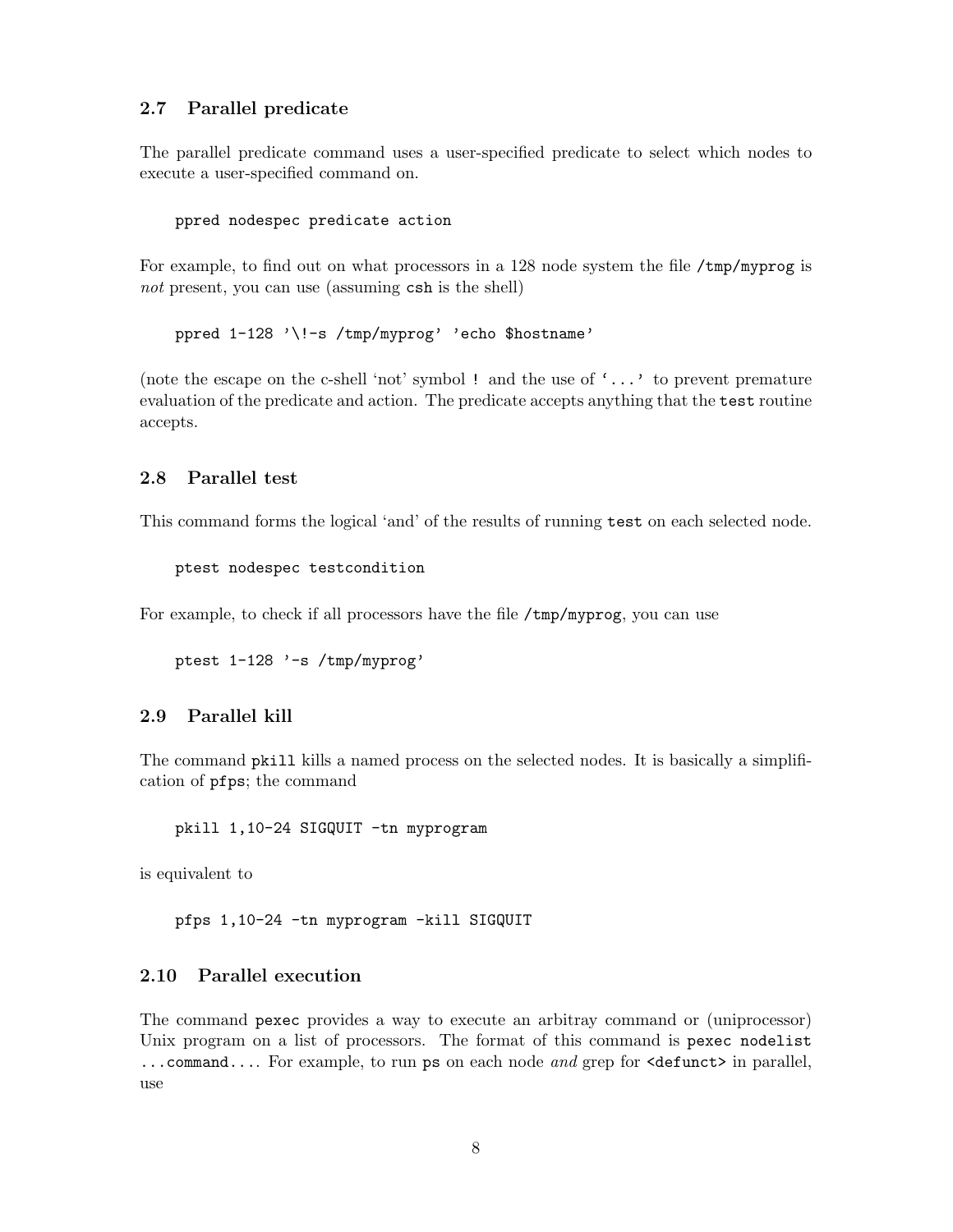pexec 1-64 "ps aux | grep '<defunct>'" | sort

The prototype implementation uses pexec to implement many of the functions described in this paper. Any output generated from the commands is prepended by the name of the processor that generated it.

#### 2.11 Parallel execute script

This section needs to discuss a program to run OUTPUT from these programs on the specified processors. That is, taking the processor name from the input rather than the command line. An example would be a user script that did something like pps aux | sort | awk ... | command to run command on the processors that came out of awk.

The command pexscr takes input from standard input and executes each line on the indicated processor. The format of the input is

processor\_name arbitrary\_command

This format matches the output format from the other parallel commands, allowing awk or perl to construct command scripts to execute from the output of the parallel commands.

### 2.12 Parallel distribute execution

The command pdistrib takes a list of files and a command to apply to the files, and distributes the processing of the files across the specified processors. For example

```
pdistrib -all "cc -c" *.c
```
causes the compilation of all of the C files in the current directory to be distributed across all available processors.

#### 2.13 Parallel display

The command pdisp takes input from standard input and displays it.

The options for pdisp are as follows.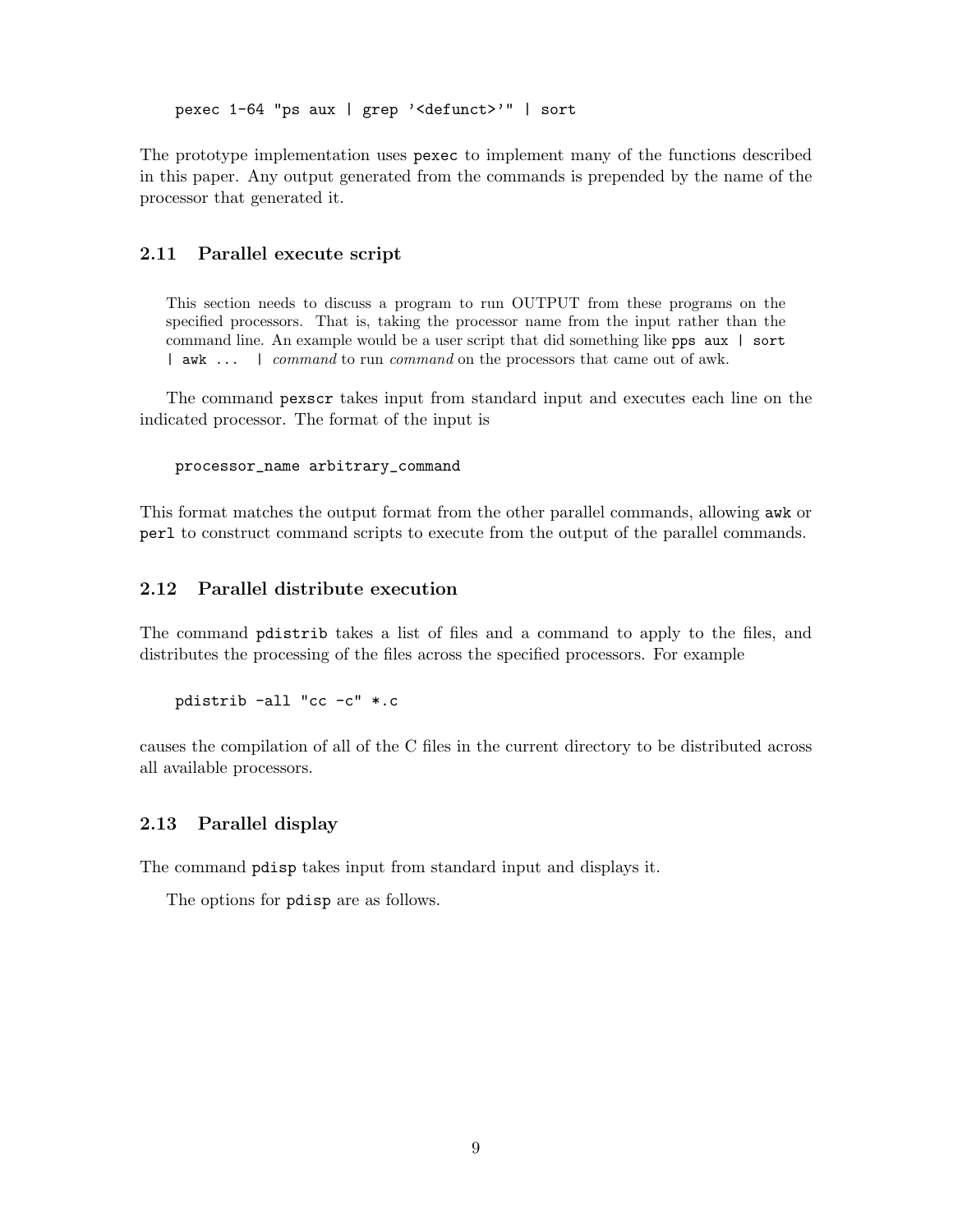| Option          | Action                                              |  |  |
|-----------------|-----------------------------------------------------|--|--|
| -yes colorname  | Color of nodes appearing in input                   |  |  |
| -no colorname   | Color of nodes not appearing in input               |  |  |
| -down colorname | Color of down nodes                                 |  |  |
| -text string    | Text for nodes appearing in input. This string may  |  |  |
|                 | contain formatting information such as \$3 for the  |  |  |
|                 | third token in the line.                            |  |  |
| $-$ small       | Do not display text unless button pressed (produces |  |  |
|                 | small display)                                      |  |  |
| -store          | Save text with node; pushing the left mouse button  |  |  |
|                 | will display the text.                              |  |  |
| -layout RxC     | Layout of R rows and C columns                      |  |  |
| -domain name    | Name of the machine's domain                        |  |  |
| -pserver name   | Use a pre-existing display                          |  |  |
| -pstart name    | Make this a polisp display server                   |  |  |

For example, to graphically display the nodes on which the program bigjob is running, use

pfps -all -tn bigjob | pdisp

The options -pstart and -pserver allow the display window to be reused by several commands. For example, to create a display, then display the nodes without the file '/tmp/mydata', and then display the nodes with defunct jobs, do

pdisp -pstart mydisp ppred -all \!-s /tmp/mydata | pdisp -pserver mydisp pps -all aux | grep '<defunct>' | pdisp -pserver mydisp

A sample display is shown in Figure 1.

Each node on the display in Figure 1 is actually a button. For example, using the middle button of a three-button mouse pops up an xterm on the indicated node. Pushing the left button pops up all of the output associated with that node.

### 2.14 Parallel partition info

Many MPP's provide a mechanism for reserving parts or all of the MPP for use by a single program. These are often called partitions. The command pinfo displays the partitions in use and the user that owns that partition. It takes many of the same arguments as pdisp. A sample display is shown in Figure 2 (node 32 is down).

# 3 Implementation

It is important that these commands themselves execute in parallel. In interactive use, it is common to expect a command to complete in a second or less. The parallel version of the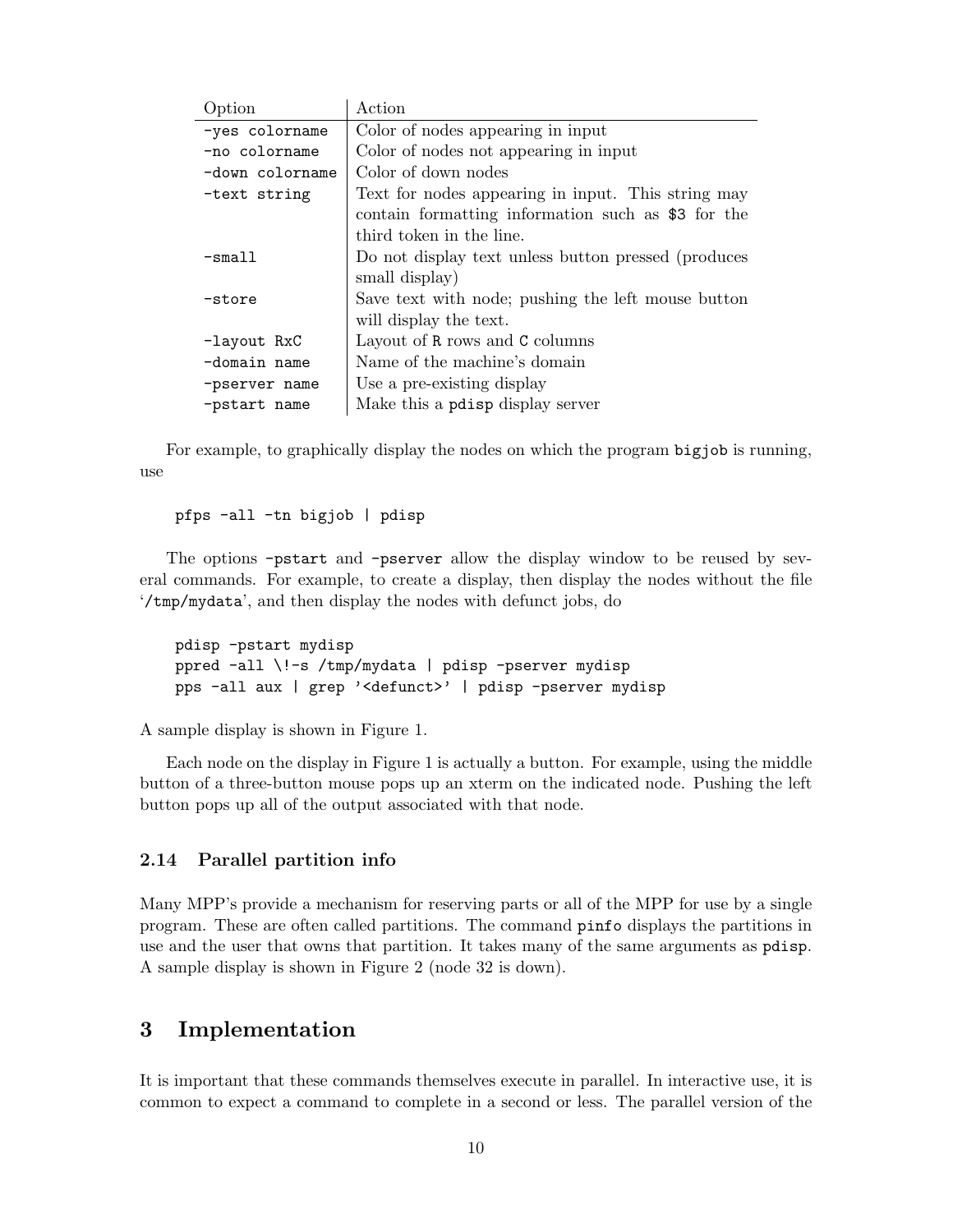| 대<br>Sp1 Info<br>mmm |    |         |    |       |               |              |        |
|----------------------|----|---------|----|-------|---------------|--------------|--------|
|                      |    | Refresh |    |       |               | Quit         |        |
| 1                    | 17 | 33      | 49 | gropp | gropp         | gropp        | gropp  |
| 2                    | 18 | 34      | 50 | gropp | gropp         | gropp        | gropp  |
| 3                    | 19 | 35      | 51 | gropp | gropp         | gropp        | gropp  |
| 4                    | 20 | 36      | 52 | gropp | gropp         | gropp        | gropp  |
| 5                    | 21 | 37      | 53 | gropp | gropp         | gropp        | gropp  |
| 6                    | 22 | 38      | 54 | gropp | gropp         | gropp        | gropp  |
| 7                    | 23 | 39      | 55 | gropp | gropp         | gropp        | gropp  |
| 8                    | 24 | 40      | 56 | gropp | gropp         | gropp        | gropp  |
| 9                    | 25 | 41      | 57 | gropp | gropp         | gropp        | gropp  |
| 10                   | 26 | 42      | 58 | gropp | gropp         | gropp        | gropp  |
| 11                   | 27 | 43      | 59 | gropp | gropp         | gropp        | gropp  |
| 12                   | 28 | 44      | 60 | gropp | jgnopp        | jgropp       | gropp  |
| 13                   | 29 | 45      | 61 | gropp | ignopp        | <b>gropp</b> | ignopp |
| 14                   | 30 | 46      | 62 | gropp | ignopp        | gropp        | gropp  |
| 15                   | 31 | 47      | 63 | gropp | <b>Igmopp</b> | gropp        | gropp  |
| 16                   | 32 | 48      | ĥ4 | gropp | gropp         | gropp        | gropp  |

Figure 2: Display of partition availability and users of partitions

same command should not take much longer. This requires that the commands be executed in parallel.

A simple way to arrange for parallel execution is to use recursive subdivision. Each node is given some number of processes to run a command on. It divides that list in half, and sends the upper half to the first processor in that half. This process continues until only one process is left. This takes  $\log p$  steps for p processes. A simple form of this is shown in Figure 3 for pls. This sample code has no error checking and assumes a single range of processors from start to end. The names of the nodes are spnodei, for  $i = 1, \ldots$ 

Various optimizations of this process are possible. For example, for small numbers, the recursive subdivision may be replaced with a simple loop. Other optimizations can take advantage of the particular structure of a parallel machine, adapting the subdivision strategy to the available communication network and services.

In order to provide maximum parallelism, each subdivision must execute the subdivided processes in the background. It is important to ensure that a command does not return until all of its children have completed.

comment on load over ethernet, provide some timings and analysis

Many of these commands can be implemented in terms of pexec or ppred, perhaps combined with some relatively simple awk or perl scripts. We have chosen to provide a larger set of commands because they represent common cases for which we believe shortcuts should be provided.